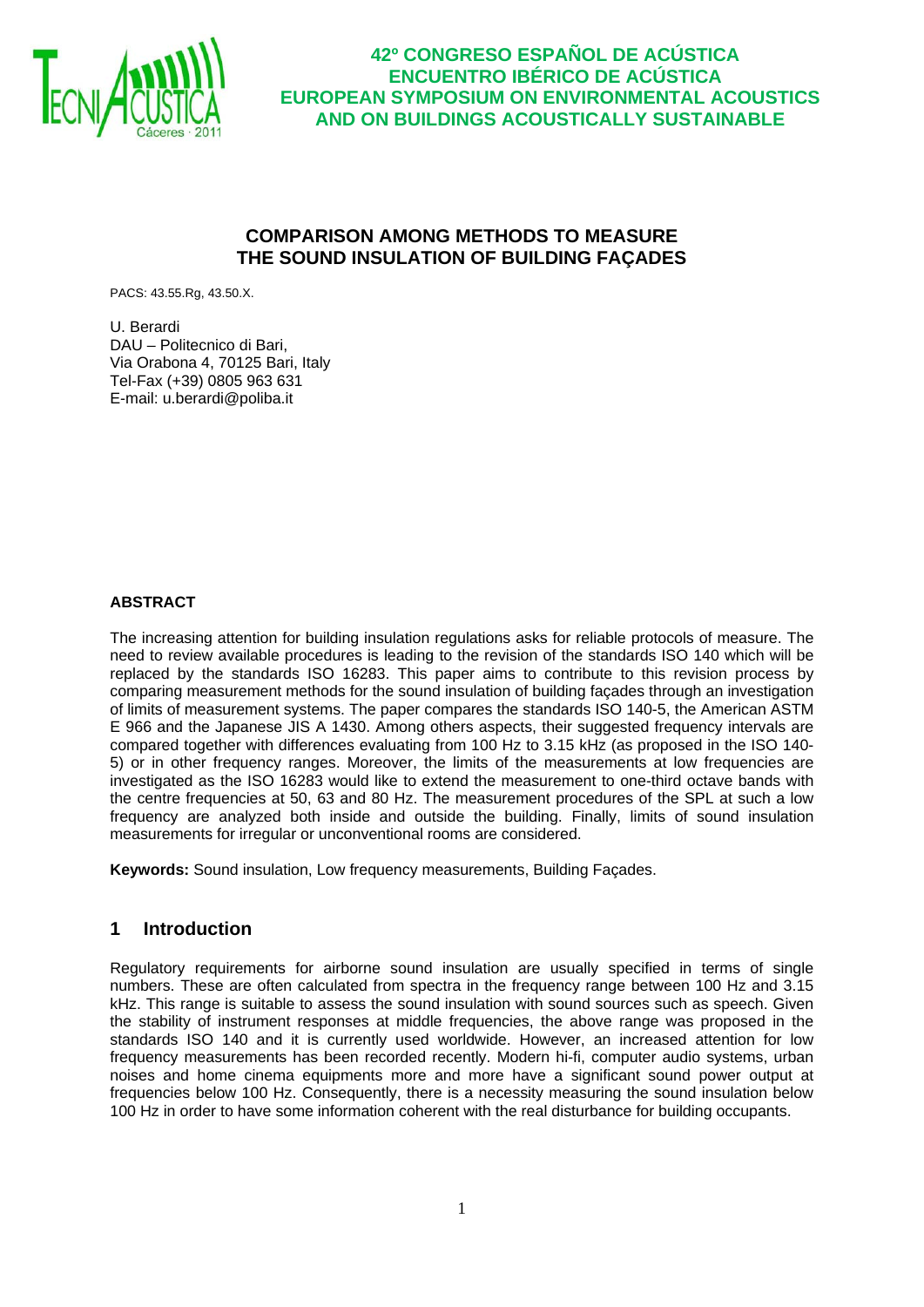

The low frequency request is one of the main modifications which should be inserted in the next ISO 16283-3<sup>1</sup> (2011). This standard will replace the ISO 140-5 (1998), the current standard for the "*Measurement of sound insulation in buildings and of building elements - Field measurement of airborne sound insulation of façade element and façades*". The measurement of insulation at low frequencies show several problems: the sound field in typical rooms is not diffuse and interferences effects are consistent both inside and outside the building.

The paper aims to contribute the revision process by comparing measurement methods for the sound insulation of building façades and by investigating limits of the measurement procedures, with particular attention to low frequency measurements. The scope is to show and try to reduce few sources of uncertainity in the measure of the sound insulation of building façades (Berardi, 2011). The paper is composed by 4 sections: section 2 describes standard methods for the measurement of the sound insulation of building façade and discusses their controversial aspects, section 3 contains an investigation through real field measurements, and section 4 reports a tentative procedure for low frequency measurements together with concluding remarks.

### **2 Standard methods for the measurement of the sound insulation of building façade**

The measurement method for sound insulation of building façades is described in the standard ISO 140-5. Table 1 of the standard contains an overview of the available measurement methods. These can be divided in element and global methods, if respectively a small specimen or a large piece of the façade is considered. For each method, four types of sound sources can be adopted to assess the external sound: a loudspeaker, the road traffic, the railway traffic or the air traffic noise. The last three can only be used when the sound pressure levels (SPL) of the corresponding source is sufficiently high. On the contrary, the use of a loudspeaker represents a method that can always be adopted and that permits an easy and rapid evaluation of the SPL. In this article, only measurements with the loudspeaker are considered. ISO 140-5 indicates where the loudspeaker and the microphone should be placed with respect to the building façade. Paragraphs 5.4, 5.5.2 and 5.7.2 of the ISO 140-5 state that:

- the distance from the sound source to the centre of the test specimen shall be at least 5 m for the element loudspeaker method, and at least 7 m for the global loudspeaker method. The angle of the sound incidence shall be  $(45 \pm 5)$ °:
- a minimum of five microphone positions shall be used in each room to obtain the average SPL. These positions shall be distributed within the maximum permitted space throughout the room, spaced uniformly according to established distances from the room boundaries or objectives in the room;
- the external microphone should be in front of the facade at a distance of  $2.0 \pm 0.2$  m from the plane of the façade or of 1.0 m from the balustrade or similar protrusions, in the global method, whereas for the element method, the microphone should be attached to the façade, without touching it.

A different procedure of measurement is required in few national standards. For example, according to the American standard ASTM E 966 (2004):

- several incidence angles for the outdoor SPL should be used. The standard suggests 15°, 30°, 45° and 60° and reports weight factors to average the SPL from results with different incidental angles;
- the SPL in the room should be measured sampling the room in fixed positions or using a moving microphone;

<sup>1</sup>  $1$  The ISO 16283, Acoustics  $-$  Field measurement of sound insulation in buildings and of building elements, is currently under preparation. It should be composed by 3 parts: Part 1: Airborne sound insulation; Part 2: Impact sound insulation; Part 3: Façade sound insulation.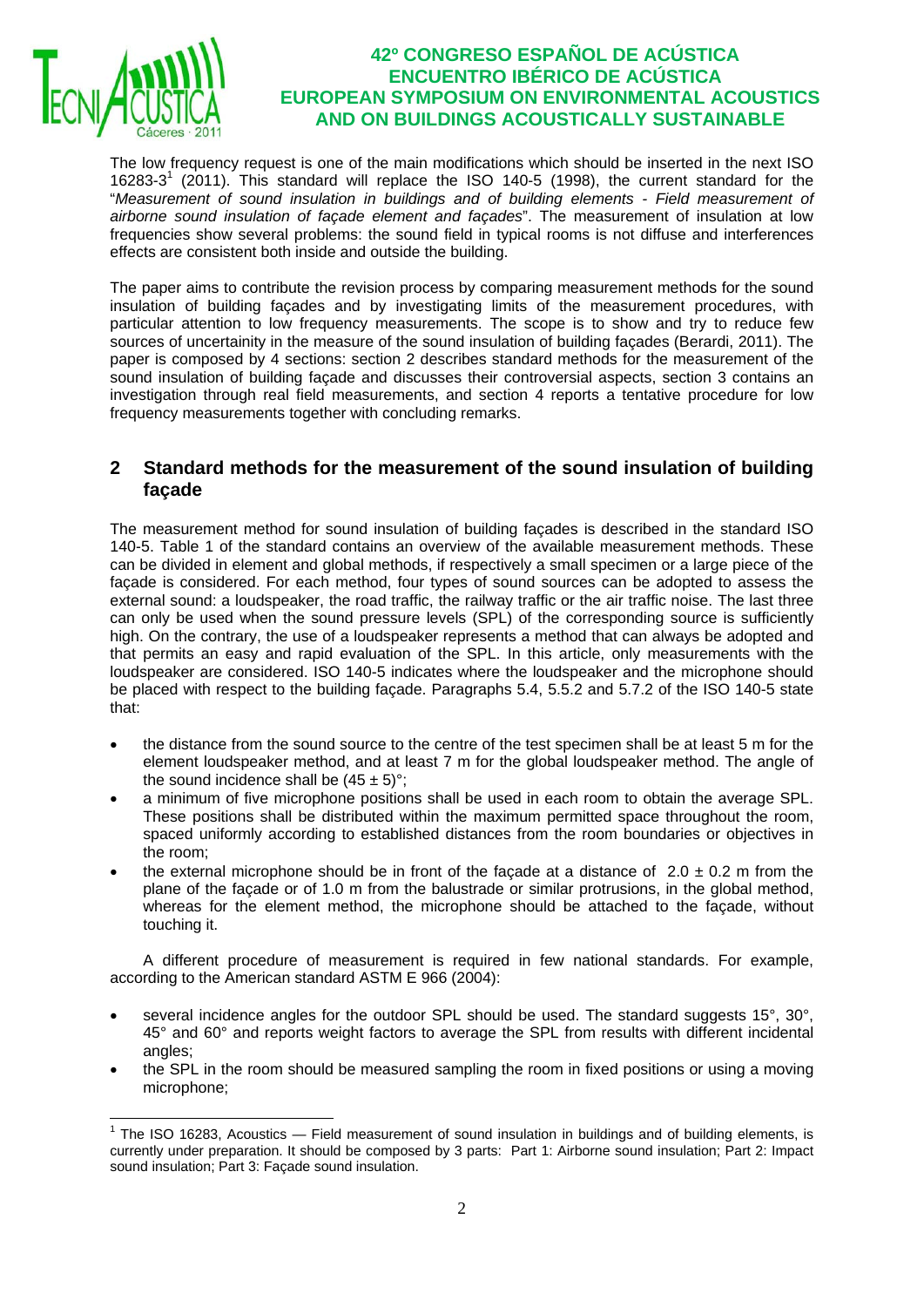

• the SPL should be obtained averaging the squared pressure in five or more positions located between 1.2 and 2.4 m from the façade element in the nearby average method, or at less than 17 mm in the flush method (Fig. 1).

Among others aspects, above standards for the measurement of the sound insulation of building façades differ for the frequency interval of measure. The standard ISO 140-5 suggests measurements in the frequency bands from 100 Hz to 3.15 kHz, the ASTM E 966 asks for measurements in one-third octave band frequencies from at least 80 Hz to 5 kHz, and the Japanese standard JAS A 1430 (2009) requires the measurement in a single frequency band corresponding to 500 Hz. The frequency interval is a particularly controversial aspect. In fact, the revision process for the ISO 16283 is trying to extend the measure to low frequencies, and in particular, to one-third octave bands with the centre frequencies at 50, 63 and 80 Hz. However, several problems have recently emerged in literature for low frequency measurements of sound insulation of façades (Pedersen *et al*., 2000, Hopkins and Lam, 2009, Berardi *et al*., 2011).



Figure n. 1 – Façade measurements positions according to the ASTM E 966-04 in nearby and flush methods: these correspond to the global and element methods in the standard ISO 140-5 respectively.

## **3 Investigation of possible configurations of measure for future standards**

For the investigation of limits in the measurement of sound insulation of building façades, tests were carried out in a new and empty building (Fig. 2). Two rooms located at the first floor were investigated. These had no balconies or architectural decorative elements, although the presence of two windows on two sides of room 1 made the case interesting. Measurements were carried out using a calibrated measurement chain consisting of a 01 dB Symphonie system and two GRAS 40-AR omnidirectional microphones which were calibrated before every session of measure. A directional sound source was used in front of the façade, whereas an omnidirectional sound source made up of twelve 120 mm loudspeakers was used inside the rooms in order to measure the reverberation time. All the measurements were realized using a non equalized pink noise averaged over 15 s. Air temperature was 25.0 °C in average, whereas humidity was monitored and resulted constant.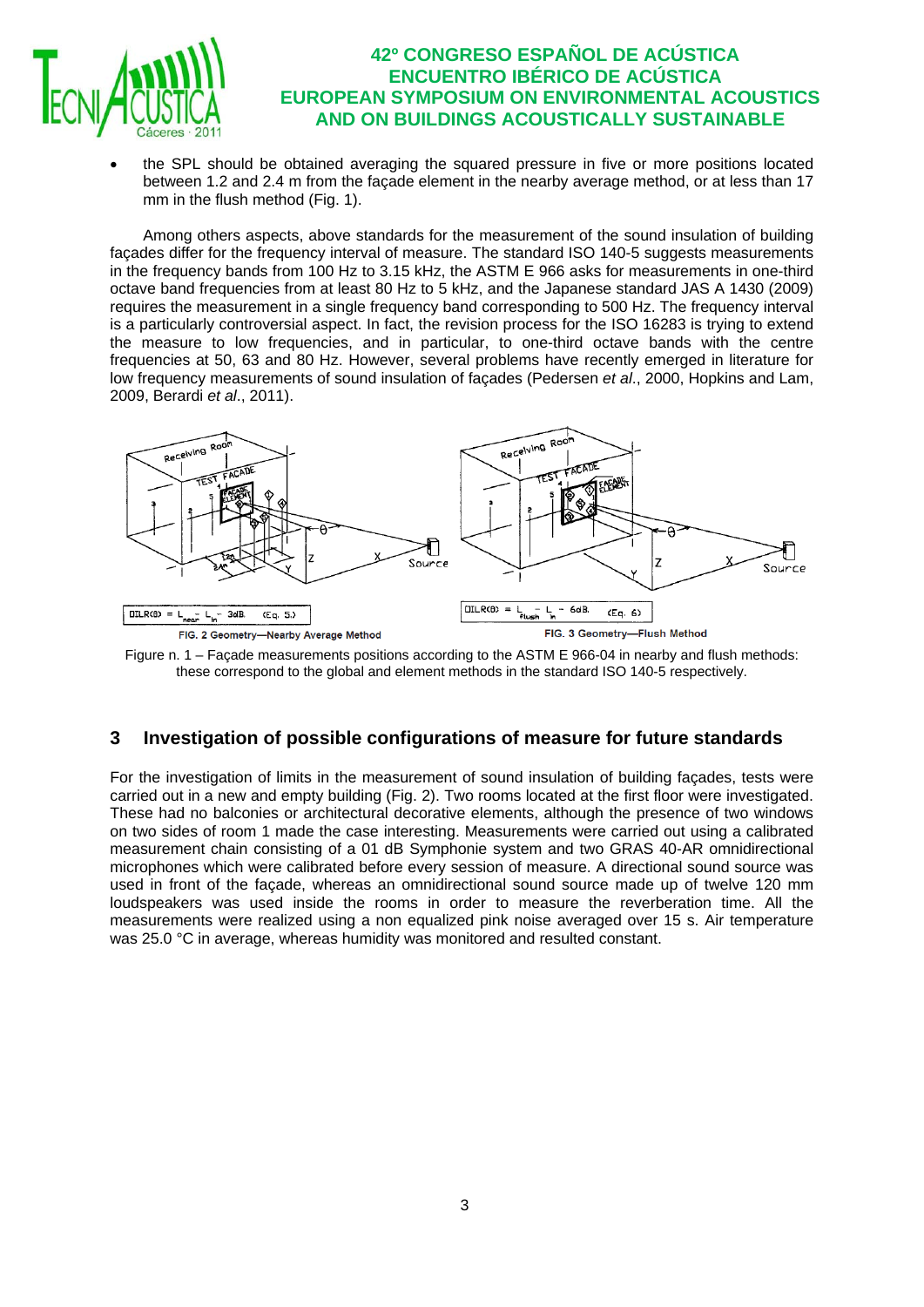



Figure n. 2 – Plan of the building with points of measurement inside and outside the rooms.

### **3.1 The measure of SPL in front of the façade**

The measure of the SPL in front of a façade can be controversial, especially at low frequencies. In this section, only the measure using a loudspeaker as a source is considered. As seen in section 2, the ISO 140-5 allows a certain flexibility positioning the external microphone and the loudspeaker: in the global method, a tolerance of 0.2 m for the microphone exists, whereas it is possible to position the loudspeaker with an angle from 40 to 50°. An extensive study of the effects over sound insulation values of such erroneous positions of the instruments in front of the façade has recently been published (Berardi *et al*., 2011). The study used the same measurement chain which has been used for the present work. Berardi *et al*. (2011) have shown that according to the relative positions of the external source and receiver, destructive interferences among waves may happen in different frequency bands. These interferences are particularly evident at low frequencies, especially considering values in one-third octave bands below 100 Hz, because reflections at low frequencies are in phase. Fig. 3 reports some of the results of the study. All the measurement configurations in the figure agree with prescription for the global method in ISO 140-5, but the sound insulation value resulted up to 2 dB different from one configuration to the other. The theoretical analysis of the interference phenomenon suggests increasing the distance between the loudspeaker and the façade in order to have the interference occurring at lower frequencies.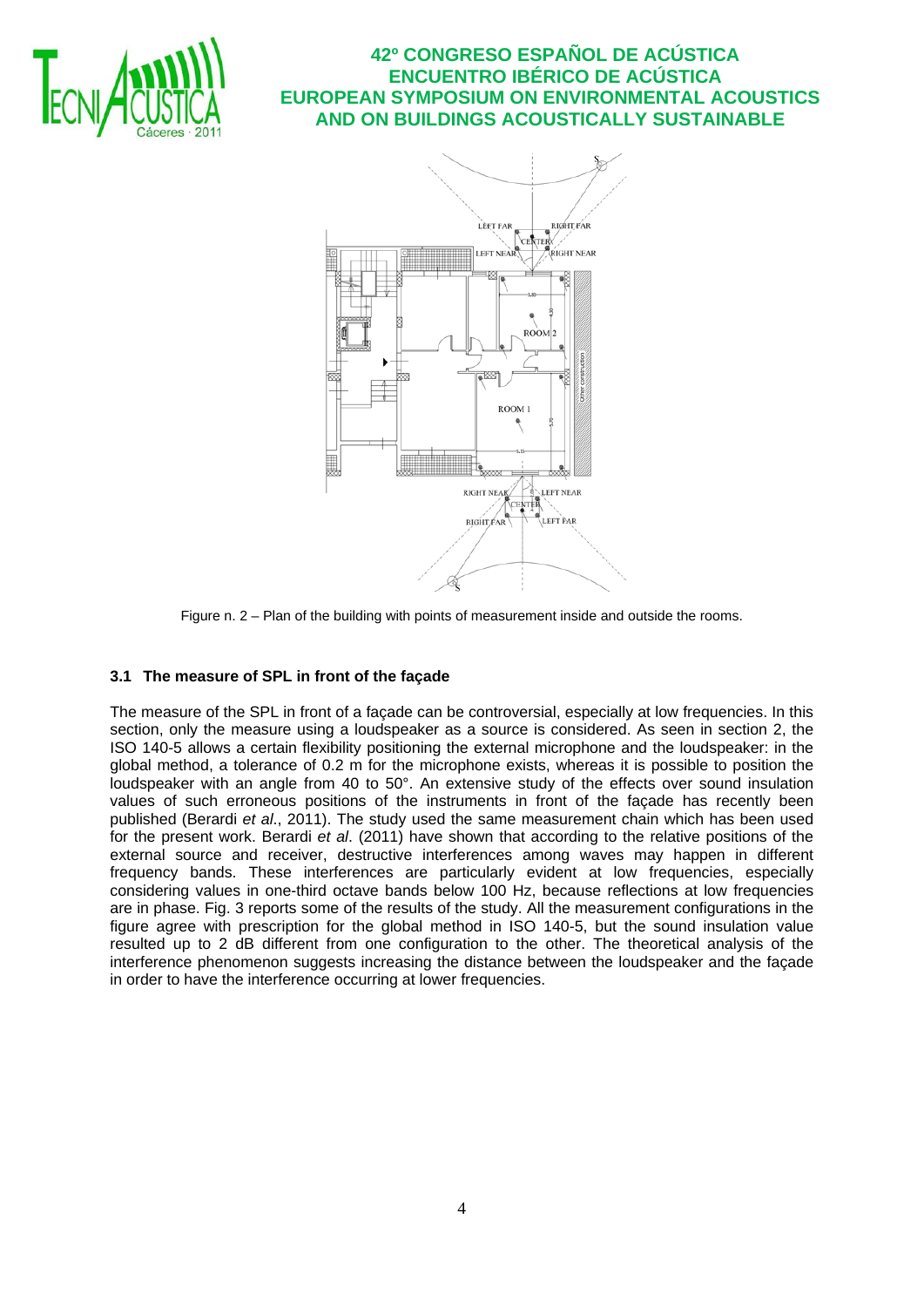



Figure n. 3 – Difference of SPL measurements at 1.8, 1.9, 2.0, 2.1, 2.2 m in front of the façade and at a reference position with the loudspeaker forming an angle of 45° (above) and difference at 2.0 m with the loudspeaker at 40°,45° and 50° (below). Data already reported in Berardi *et al*., 2011.

The orientation angle of the loudspeaker merits some considerations. This angle is obtained by the perpendicular to the centre of the façade and the line connecting the loudspeaker to the centre of the façade. It should measure 45°. Attention is necessary to position the loudspeaker, without considering the horizontal projection of this angle. In fact, this "horizontal interpretation" results in an angle smaller than 45°. A recent study has discussed the error committed by using the 45° evaluated on a horizontal plane: this erroneous configuration has given single index up to 2 dB far from the value obtained in right positions (Cremonini and Fausti, 2011). Unfortunately, this error is case dependent and as it was studied only for single index of the sound insulation of the façade, no information exists about the error in the different frequency bands.

The above discussion about the interference effects in front of the façade suggests using a procedure which guarantees an highly reliable estimation of the SPL. One possibility is to average measurements in different points. This agrees with prescription in the ASTM E 966 which asks to average five measurements. Fig. 4 reports the SPL for the two rooms in the five points proposed by the ASTM together with their squared pressure average and the measurement at 2 m in front of the centre of the façade. As expected, the average allows to mitigate the peaks of SPL provoked by the interferences of reflections which determined standard deviation among the SPL in the different points greater than 1 dB in any frequency band. Finally, the results shown in fig. 4 indicate the absolute necessity to average measurements in several points, especially at low frequencies.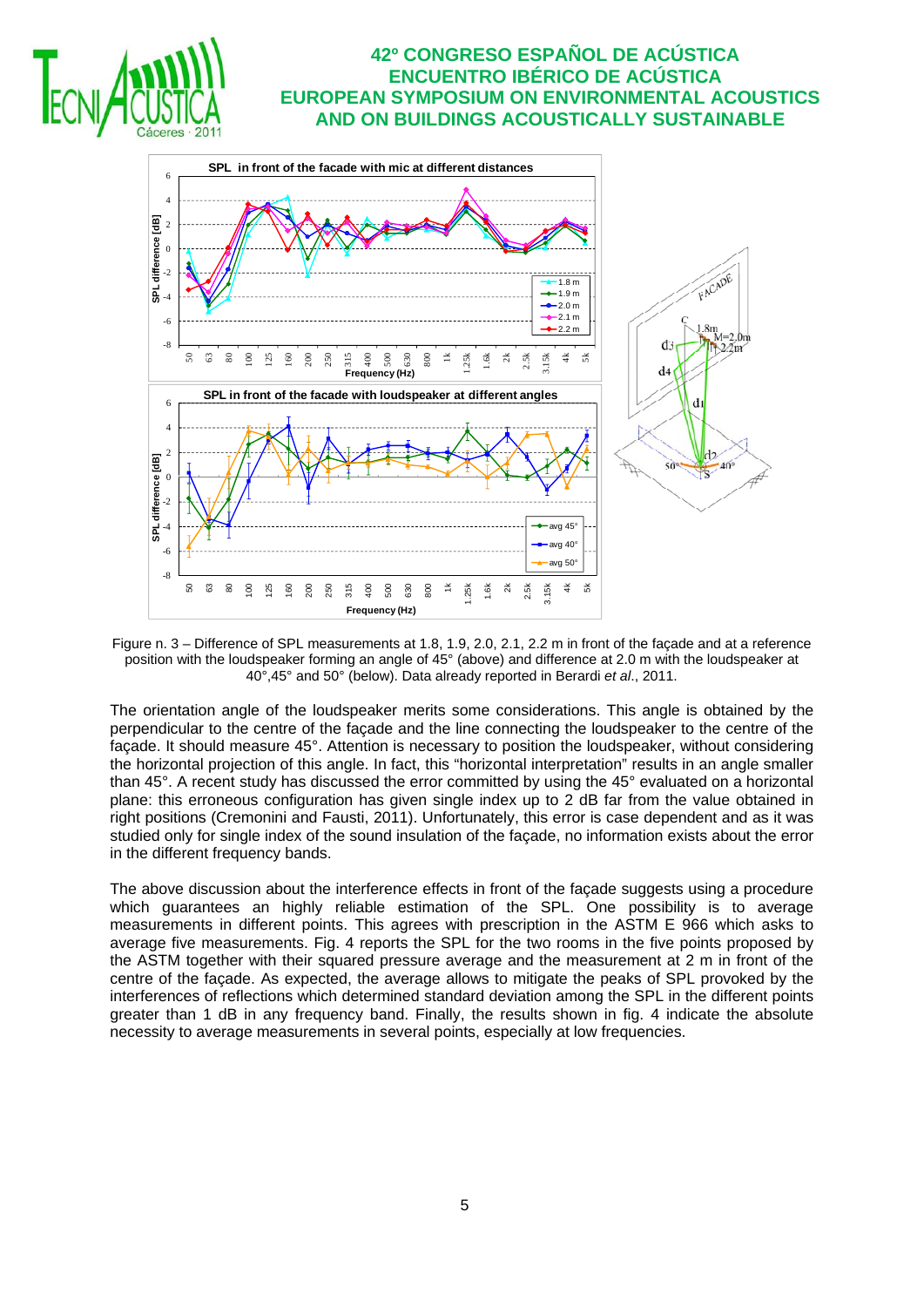



Figure n.  $4 - SPL$  measured in the positions given by the ASTM E 966 for the nearby average method (see fig. 1) in the rooms of fig. 2: room 1 (left) and room 2 (right).

#### **3.2 The measure of SPL inside the building according to the ISO 16283**

As already affirmed, the main difference between the ISO 140 and ISO 16283 is the introduction of low frequency measurements. The determination of the SPL inside the building is particularly critical at low frequencies because the sound field in the room is not diffuse. After a recent study by Hopkins (2011), the standard ISO 16283-1 has introduced the possibilities to measure the SPL in the room through a manually-scanned microphone whose paths should form a circle, a helix, a cylindrical-type or 3 semicircles. Fig. 5 reports the SPL measured through the four configurations of the manual scanning method and the average squared pressure in fixed positions in the room. The plots prevent drawing final conclusions from the results because the average values are sometimes lower and sometimes higher than the scanned ones in the two rooms. However, the plots show that a large difference occurs between the scanned and fixed positions methods at low frequencies, especially below 125 Hz. Moreover, the plots show that the results for the cylindrical type and semicircles paths are almost identical, whereas the circle path shows lower values than other manually-scanned paths at low frequencies.

Simmons (1999) and Hopkins and Turner (2005) have studied SPL measurement methods in rooms for low frequency looking at SPL in three-dimensional grids. Among the measurement methods, they assessed the SPL in the corners of a room where the low frequency SPL are higher than in the centre. The measurement of the SPL in the corners of the room is prescribed in the ISO 16032, the norm for the measure of the SPL from service equipments. An investigation of the SPL was performed for this study, measuring the SPL in the four angles of the rooms at different heights (1 m, 1.5 m and 2.5 m). These three heights were chosen as they correspond to that of the head when the body is sitting or lying, that in the ISO 140-5 and that where the highest SPL in the room are expected respectively. Moreover, the SPL was measured in the centre of the room choosing the positions through a MATLAB program which guaranteed a random selection of the positions.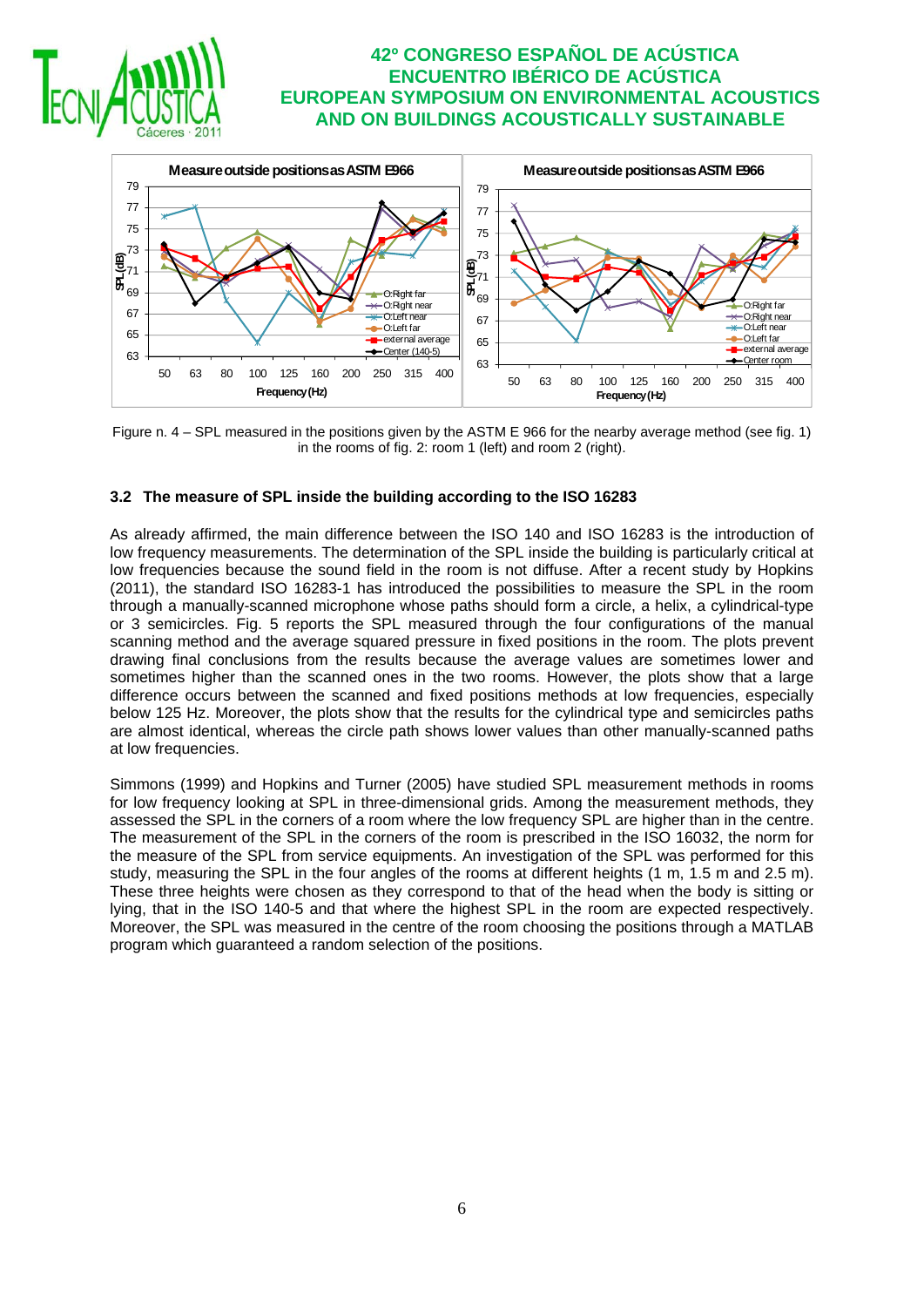



Figure n. 5 – SPL measured through manually-scanned microphone according to the ISO 16283-1, and comparison with the values obtained by average of fixed positions (internal).

Results in fig. 6 confirm the hypothesis. In fact, the measurements below the ceiling showed the highest values and standard deviations. Looking at results in the bands of 50, 65 and 80 Hz, the average SPL in the centre of the room resulted 12.7, 11.9 and 13.9 dB lower than those obtained in the corners at height of 2.5 m in room 1 and 5.3, 5.0 and 7.2 dB in room 2 respectively. Comparing the results at higher frequencies, more similar values were found. In fact, the differences between angle and centre values at the band of 500 Hz and 1 kHz were below 1 dB in both rooms. The standard deviation among measurements in different points were particularly high at low frequency both for measurements in the centre of the rooms and in their corners. This confirms the difficulty obtaining good sampling values if measurements at such low frequencies are required.



Figure n. 6 – SPL in the corners of the room at different heights (standard deviations refer to the four angles) and average values in the center of the rooms in room 1 (left) and room 2 (right).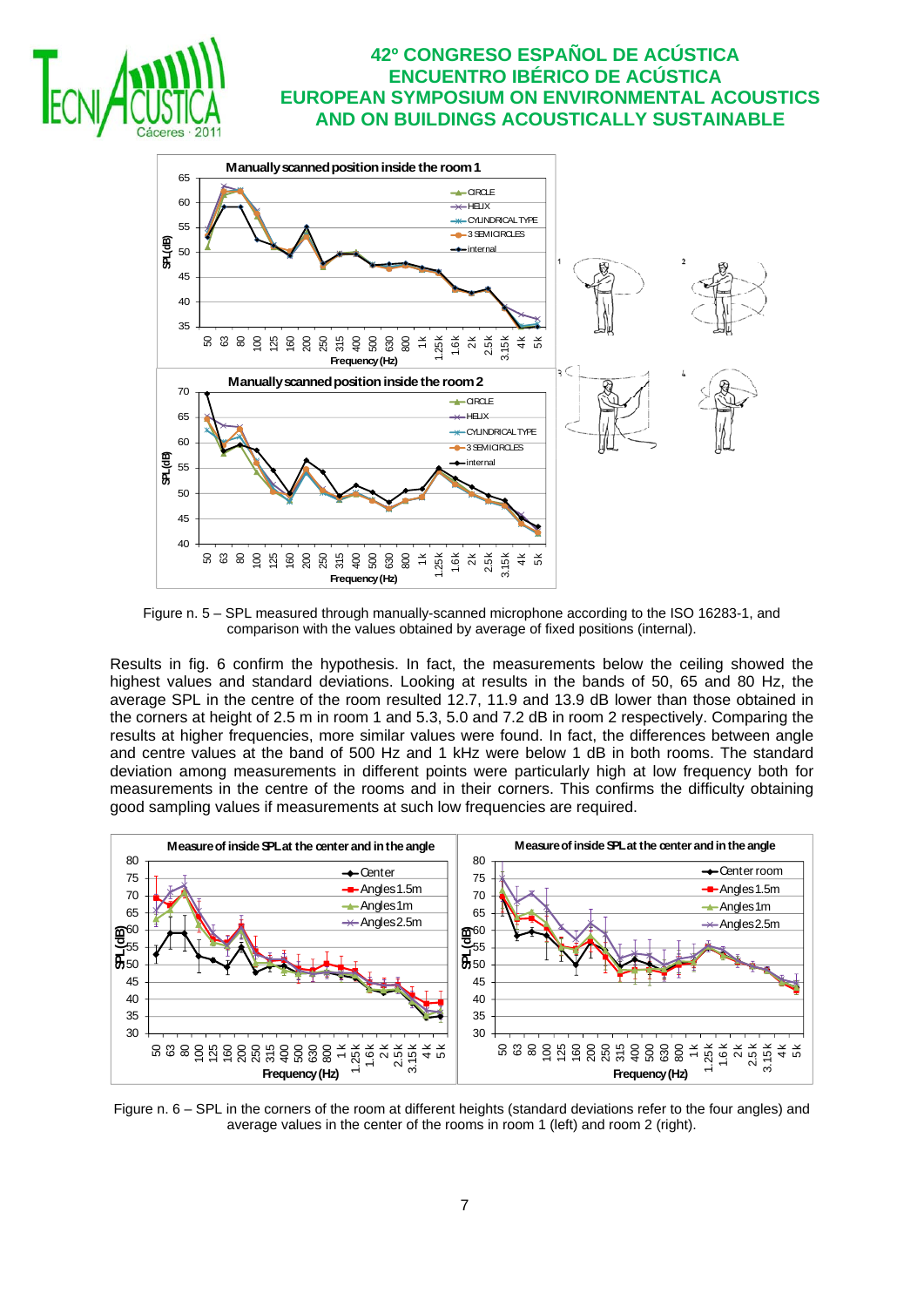

The measurement of SPL at low frequency is relevant to people living in the dwelling because sleeping and seating positions in dwellings are often near room corners. Here, the low frequency SPL are higher. ISO 16283 asks to calculate the low frequency energy-average SPL in the 50, 63 and 80 Hz bands by averaging the SPL measured in the classical positions and in the corners. These last are obtained from the energy average of SPL measured in the corners positioning the loudspeaker in different points. Finally, the low frequency energy-average value is obtained by the weighted average of the measurements in the centre and in the corners of the room, weighting these values according to the ratio 2:1.

#### **3.3 The measure of the Reverberation Time**

The reverberation time (RT) in the two rooms was determined according to the ISO 3382. Although the reduced volume, given the emptiness of the rooms and hence the low absorption, a long RT resulted, especially at low frequency. It should be emphasized that at frequencies such low as 50 Hz, it should be always checked that the sound source is able to emit a sufficient and stable SPL:

The time history of the room response clearly indentified modes of the sound field at 50 Hz, and it was difficult to select a decay slope to determine the RT. Proof of this is given by the high standard deviation among measurements at low frequencies (0.6 s in room 1 and 0.8 s in room 2 at 50 Hz), whereas at high frequencies, the results obtained in the several measurement points were really similar and the standard deviation significantly reduced being less than 0.1 s at high frequencies.

It is important hence that the future standard for the measurement of the sound insulation of building façade takes into account the uncertainties of the RT measurements. A decay of only 10 or 20 dB can be necessary although the operator should always put attention to the measure.



Figure n. 7 – Reverberation time in the two rooms: average of 6 measure points, max and min values.

#### **3.4 The measure in corner rooms and in analogous configurations**

An interesting case is the measurement of SPL in corner rooms. These often have one window on a side, but can also have more windows on the two sides. In this case, the standard should clarify how to measure the sound insulation, and where to position the loudspeaker. In fact, the sound source can look at one side only or at both: obviously, the sound entering in the room would be different in the two cases, and hence, the measurement of the sound insulation differs.

The question of corner rooms is similar to all cases in which the sound can enter in the room behind the façade from several directions and boundaries. For example, room 1 in fig. 2 has a window on the main façade and a door-window on the loggia. This geometrical configuration, common in new buildings, allows positioning the sound source on the left or the right of the perpendicular to the façade. Obviously, given the different insulation performances of the windows and walls, the sound energy which would enter in the room is different in the two cases.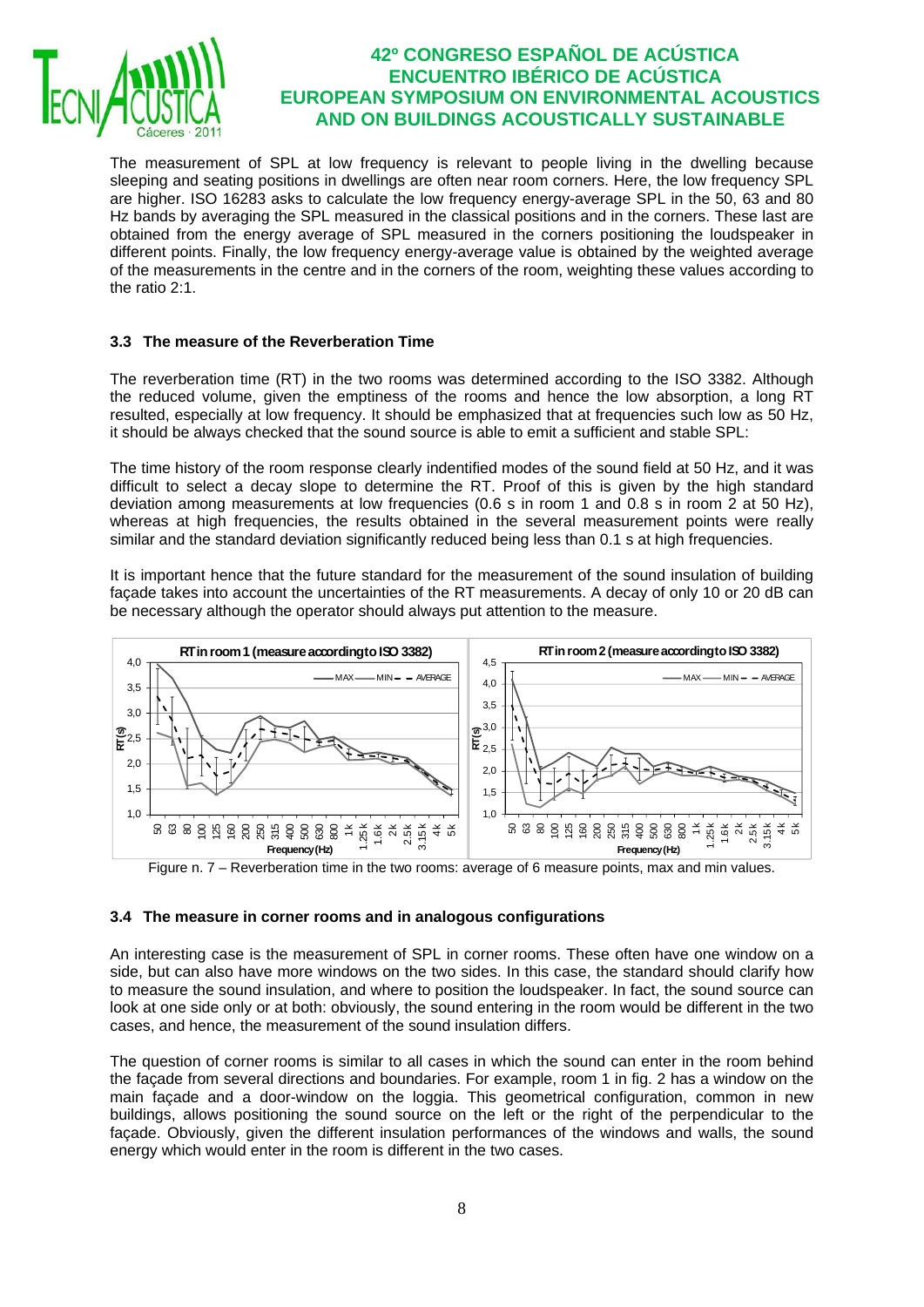

Another interesting and confusing case is that of rooms over pilotis. This modern architectural configuration diffused after the Swiss architect Le Corbusier and has represented a common design in new buildings along the XX centaury. In this case, the measure of the sound insulation at the first floor should consider the sound that enters in the rooms from the floor. Similarly, in cases of mansards and rooms with ceiling, the sound enters the room both from the façade and from the roof. Also in this case, the standard does not indicate any configuration of measure and a typology of solution for these cases should be introduced in the standard.

## **4 A proposal method for low-frequency measurements and conclusions**

The paper has discussed several controversial aspects which should be resolved in the future standard ISO 16283-3. The need of reliable and relevant measurements ask for procedures which should consider the sound insulation at low frequencies. These have shown the necessity:

• to average the external SPL in order to reduce the effects of interference. A possible solution for the average is represented by the American standard ASTM E 966 which asks for the average among 5 points of measure;

• to average the internal SPL in order to consider the SPL in the centre of the room and in angular positions. A possibility for this average is represented by the low-frequency procedure in ISO 16283-1. This requires to average the measurement at the centre with the measurement at the corners. The efficacy of this average for the sound insulation of building façade has to be tested, especially for the ratio among the two measurements. This ratio in the new standard for the airborne sound insulation is 2:1 between the values in the centre and in the corners.

Finally, the paper has proposed that in all cases in which the sound could enter in the building from more than one surface, the source should be positioned where the sound insulation gives the lowest value, in order to give a reliant estimation and a value more similar to the occupant perception.

#### **ACKNOWLEDGEMENTS**

The author wishes to thank the technician Michele D'Alba for his great work during the survey.

### **REFERENCES**

- ASTM E 966-04, Standard Guide for Field Measurements of Airborne Sound Insulation of Building Façades and Façade Elements, American National Standards Institute, West Conshohocken, United States, 2004.
- Berardi U. A contribution to the evaluation of uncertainty in measurement sound insulation of building façade (in italian), *AIA 2011*, Rimini, 2011, ISBN 978-88-88942-34-6.
- Berardi U., Cirillo E., Martellotta F. Interference effects in field measurements of airborne sound insulation of building façades, *Noise Control Engineering Journal*, 59(2), 2011, pp. 165-176.
- Cremonini R., Fausti P. Analysis of the effect of the position of the sound source in the field measurements of the sound insulation (in italian), *AIA 2011*, Rimini, 2011, ISBN 978-88-88942-34-6.
- Hopkins C. On the efficacy of spatial sampling using manual scanning paths to determine the spatial average sound pressure level in rooms, *Journal of the Acoustical Society of America*, 129(5), 2011, pp. 3027-3034.
- Hopkins C., Lam Y. Sound fields near building façades comparison of finite and semi-infinite reflectors on a rigid ground plane, *Applied Acoustics*, 70, 2009, pp. 300-308.
- Hopkins C., Turner, P. Field measurement of airborne sound insulation between rooms with non diffuse sound fields at low frequencies, *Applied Acoustics*, 66, 2005, pp. 1339-1382.
- ISO 140, part 5, Acoustics Measurement of sound insulation in buildings and of building elements Field measurement of airborne sound insulation of façade element and façades, International Organization for Standardization, Geneva, Switzerland, 1998.
- ISO 16283, Acoustics Field measurement of sound insulation in buildings and of building elements, International Organization for Standardization, Geneva, Switzerland, 2011.